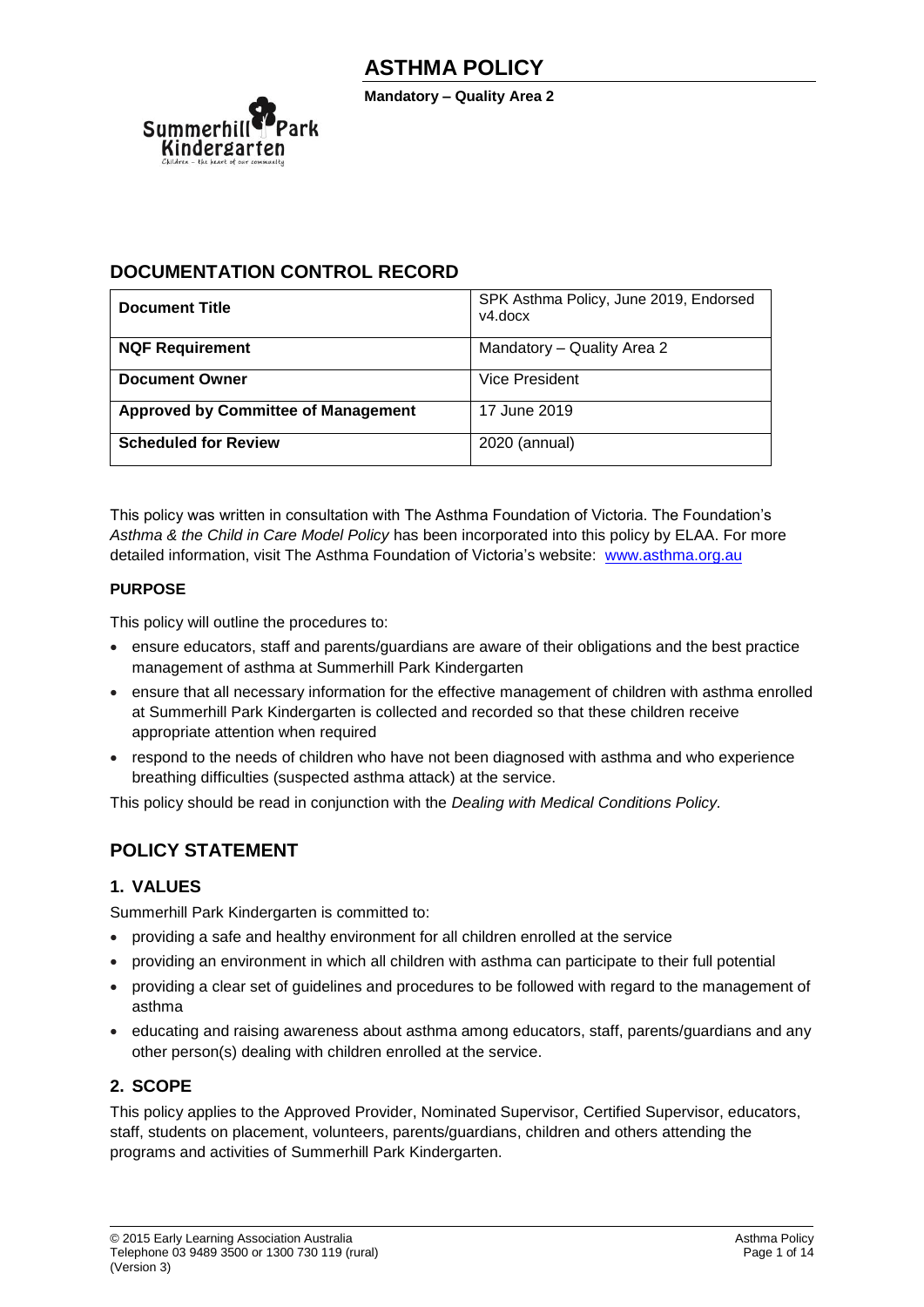Asthma management should be viewed as a shared responsibility. While Summerhill Park Kindergarten recognises its duty of care towards children with asthma during their time at the service, the responsibility for ongoing asthma management rests with the child's family and medical practitioner.

## **3. BACKGROUND AND LEGISLATION**

### **Background**

Asthma is a chronic, treatable health condition that affects approximately one in 10 Australian children and is one of the most common reasons for childhood admission to hospital. With good asthma management, people with asthma need not restrict their daily activities. Community education assists in generating a better understanding of asthma within the community and minimising its impact.

Symptoms of asthma include wheezing, coughing (particularly at night), chest tightness, difficulty in breathing and shortness of breath, and symptoms may vary between children. It is generally accepted that children under six years of age do not have the skills and ability to recognise and manage their own asthma without adult assistance. With this in mind, a service must recognise the need to educate staff and parents/guardians about asthma and promote responsible asthma management strategies.

Legislation that governs the operation of approved children's services is based on the health, safety and welfare of children, and requires that children are protected from hazards and harm. The Approved Provider will ensure that there is at least one educator on duty at all times who has current approved emergency asthma management training in accordance with the *Education and Care Services National Regulations 2011* (Regulation 136(c)). As a demonstration of duty of care and best practice, ELAA recommends **all educators** have current approved emergency asthma management training (refer to *Definitions*).

### **Legislation and standards**

Relevant legislation and standards include but are not limited to:

- *Education and Care Services National Law Act 2010*: Sections 167, 169, 174
- *Education and Care Services National Regulations 2011*: Regulations 90, 92, 93, 94, 95, 96, 136, 137
- *Health Records Act 2001* (Vic)
- *National Quality Standard*, Quality Area 2: Children's Health and Safety
- *Privacy Act 1988* (Cth)
- *Privacy and Data Protection Act 2014 (Vic)*
- *Public Health and Wellbeing Act 2008* (Vic)
- *Public Health and Wellbeing Regulations 2009* (Vic)

The most current amendments to listed legislation can be found at:

- Victorian Legislation Victorian Law Today:<http://www.legislation.vic.gov.au/>
- Commonwealth Legislation ComLaw[: http://www.comlaw.gov.au/](http://www.comlaw.gov.au/)

## **4. DEFINITIONS**

The terms defined in this section relate specifically to this policy. For commonly used terms e.g. Approved Provider, Nominated Supervisor, Regulatory Authority etc. refer to the *General Definitions* section of this manual.

**Approved Emergency Asthma Management (EAM) training:** Training that is approved by the National Authority in accordance with Division 7 of the National Regulations, and is listed on the ACECQA website: [http://www.acecqa.gov.au.](http://www.acecqa.gov.au/) EAM training provides knowledge about the underlying causes of asthma, asthma triggers, and the recognition and treatment of an asthma attack.

**Asthma Friendly Children's Services Program:** A program developed by The Asthma Foundation of Victoria to provide a safer environment for children in kindergarten, childcare, family day care and out-of-school hours care. This program also gives staff the confidence and skills to care for a child with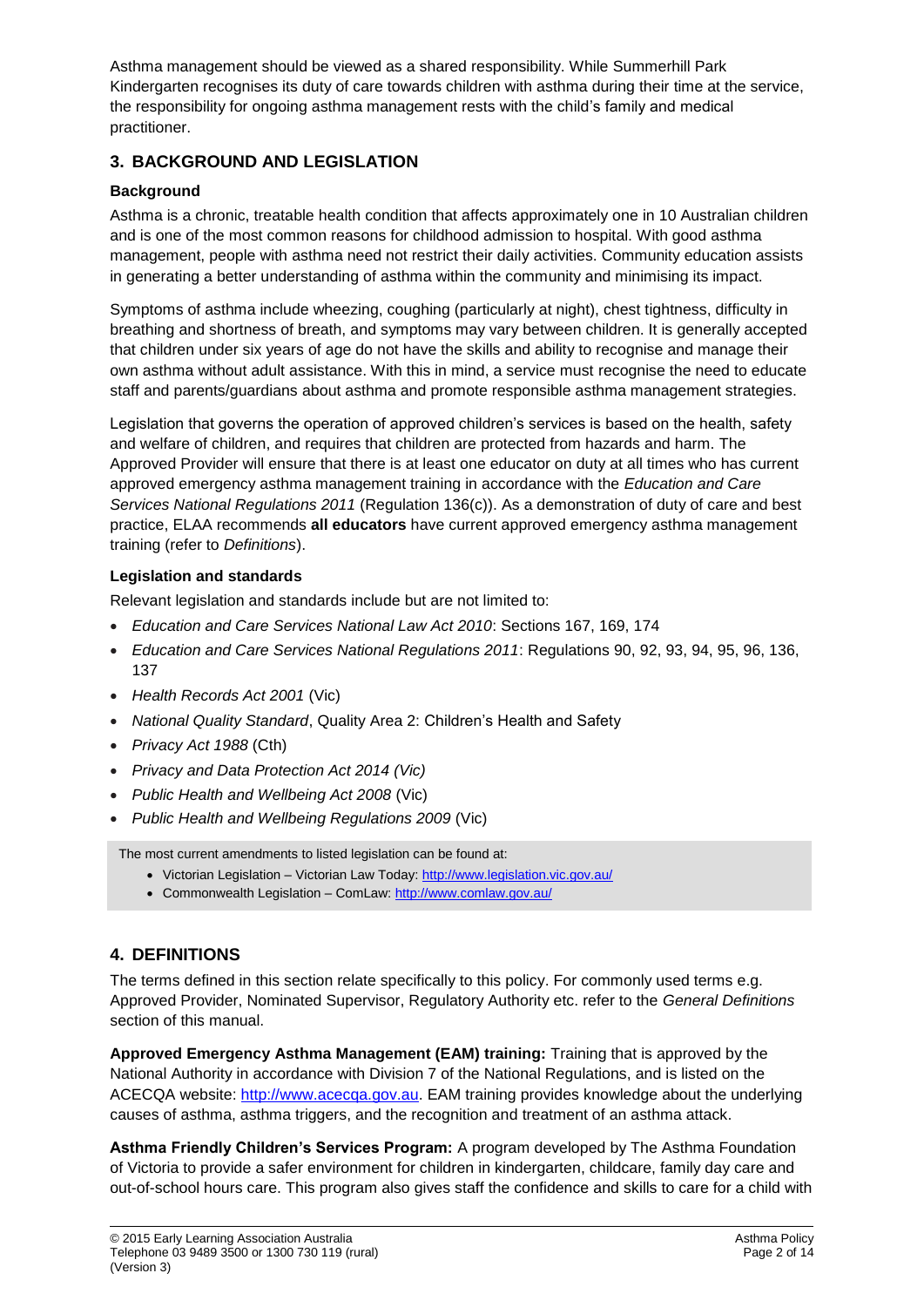asthma and gives parents/guardians peace of mind. To be recognised as an Asthma Friendly Children's Service, services must address and fulfil five essential criteria, which will be assessed by The Asthma Foundation of Victoria. Upon accreditation, the service will receive a certificate and window sticker. This accreditation is valid for three years.

**Asthma Care Plan:** A record of information on an individual child's asthma and its management, including contact details, what to do when the child's asthma worsens and the treatment to be administered in an emergency. An Asthma Care Plan template specifically for use in children's services can be downloaded from the *Resources* section of The Asthma Foundation of Victoria website: [www.asthma.org.au](http://www.asthma.org.au/)

**Asthma emergency:** The onset of unstable or deteriorating asthma symptoms requiring immediate treatment with reliever medication.

**Asthma first aid kit:** Kits should contain:

- reliever medication
- 2 small volume spacer devices
- 2 compatible children's face masks (for children under the age of four)
- record form
- asthma first aid instruction card.

The Asthma Foundation of Victoria recommends that spacers and face masks are for single-use only. It is essential to have at least two spacers and two face masks in each first aid kit, and these should be replaced once used.

**Asthma triggers:** Things that may induce asthma symptoms, for example, pollens, colds/viruses, dust mites, smoke and exercise. Asthma triggers will vary from child to child.

**Duty of care:** A common law concept that refers to the responsibilities of organisations to provide people with an adequate level of protection against harm and all reasonable foreseeable risk of injury.

**Medication record:** Contains details for each child to whom medication is to be administered by the service. This includes the child's name, signed authorisation to administer medication and a record of the medication administered, including time, date, dosage, manner of administration, name and signature of person administering the medication and of the person checking the medication, if required (Regulation 92). A sample medication record is available on the ACECQA website.

**Metered dose inhaler (puffer):** A common device used to administer reliever medication.

**Puffer:** The common name for a metered dose inhaler.

**Reliever medication:** This comes in a blue/grey metered dose inhaler containing salbutamol, a chemical used to relax the muscles around the airways to relieve asthma symptoms. This medication is always used in an asthma emergency. Reliever medication is commonly sold by pharmacies as Airomir, Asmol, or Ventolin.

**Risk minimisation plan:** Provides information about child-specific asthma triggers and strategies to avoid these in the service. A risk minimisation plan template specifically for use in children's services can be downloaded from the *Resources* section of The Asthma Foundation of Victoria website: [www.asthma.org.au](http://www.asthma.org.au/)

**Spacer device:** A plastic chamber device used to increase the efficiency of delivery of reliever medication from a puffer. It should always be used in conjunction with a puffer device and may be used in conjunction with a face mask.

**Staff record:** Must be kept by the service and include details of the Nominated Supervisors, the educational leader, other staff members, volunteers and the Responsible Person. The record must include information about qualifications, training and details of the *Working with Children* Check (Regulations 146–149). A sample staff record is available on the ACECQA website: [www.acecqa.gov.au](http://www.acecqa.gov.au/)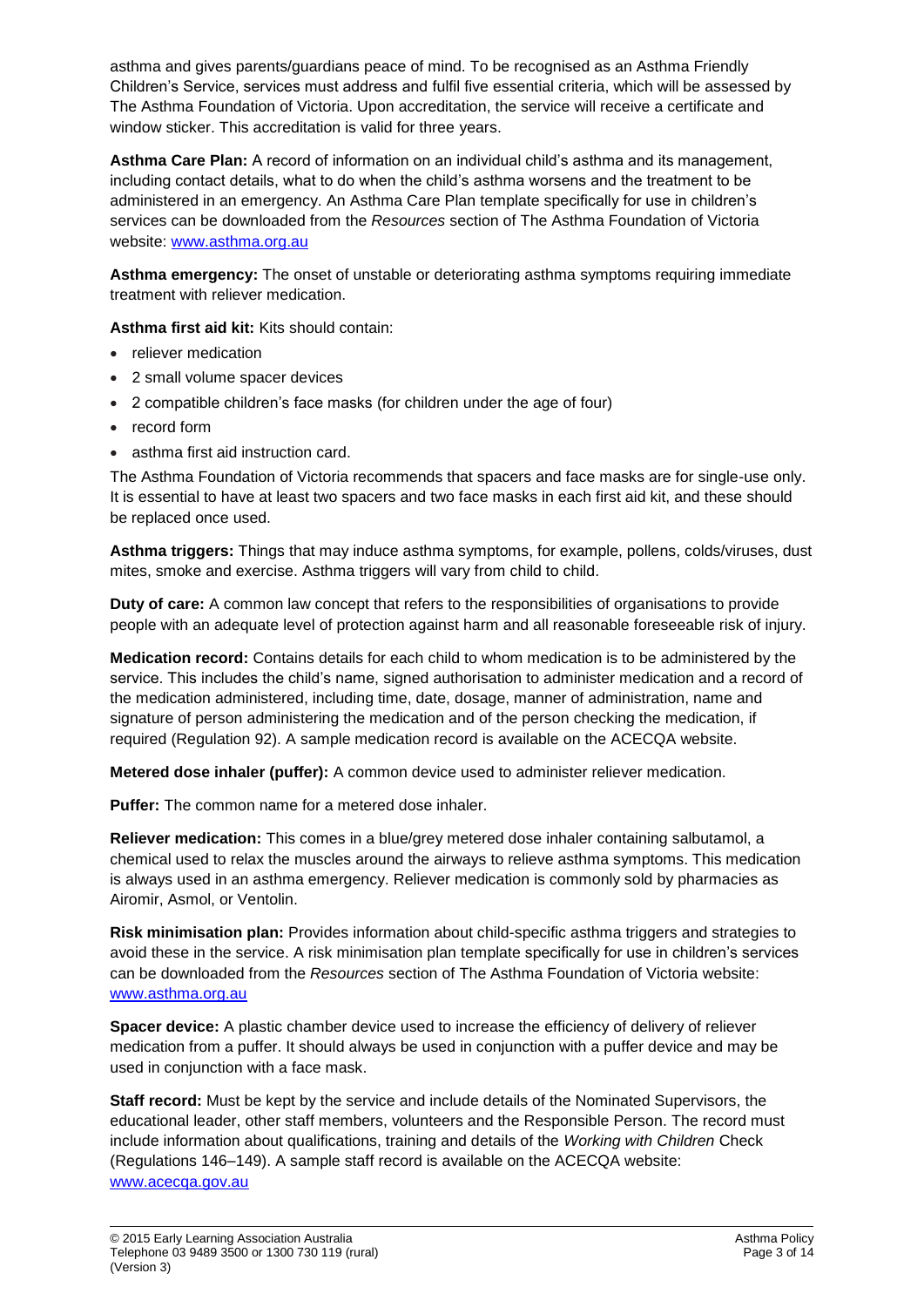### **5. SOURCES AND RELATED POLICIES**

### **Sources**

- Asthma Australia: [www.asthmaaustralia.org.au](http://www.asthmaaustralia.org.au/)
- The Asthma Foundation of Victoria: [www.asthma.org.au](http://www.asthma.org.au/) or phone (03) 9326 7088 or 1800 278 462 (toll free)
- Australian Children's Education and Care Quality Authority (ACECQA): [www.acecqa.gov.au](http://www.acecqa.gov.au/)
- *Guide to the Education and Care Services National Law and the Education and Care Services National Regulations 2011*, ACECQA.

### **Service policies**

- *Administration of Medication Policy*
- *Anaphylaxis Policy*
- *Dealing with Medical Conditions Policy*
- *Emergency and Evacuation Policy*
- *Excursions and Service Events Policy*
- *Incident, Injury, Trauma and Illness Policy*
- *Privacy and Confidentiality Policy*
- *Staffing Policy.*

## **PROCEDURES**

### **The Approved Provider is responsible for:**

- providing the Nominated Supervisor and all staff with a copy of the service's *Asthma Policy*, and ensuring that they are aware of asthma management strategies (refer to Attachment 1) upon employment at the service
- providing approved Emergency Asthma Management (EAM) training (refer to *Definitions)* to staff as required under the National Regulations
- ensuring at least one staff member with current approved Emergency Asthma Management (EAM) training (refer to *Definitions*) is on duty at all times
- ensuring the details of approved Emergency Asthma Management (EAM) training (refer to *Definitions*) are included on the staff record (refer to *Definitions)*
- providing parents/guardians with a copy of the service's *Asthma Policy* upon enrolment of their child (Regulation 91)
- identifying children with asthma during the enrolment process and informing staff
- providing parents/guardians with an Asthma Care Plan (refer to *Definitions and* Attachment 2) to be completed in consultation with, and signed by, a medical practitioner
- ensuring the development of a Risk Minimisation Plan (refer to *Definitions* and Attachment 4) for every child with asthma, in consultation with parents/guardians
- ensuring that all children with asthma have a current Asthma Care Plan and Risk Minimisation Plan filed with their enrolment record
- ensuring the implementation of a communication plan and encouraging ongoing communication between parents/guardians and staff regarding the current status of the child's condition, this policy and its implementation
- ensuring a medication record is kept for each child to whom medication is to be administered by the service (Regulation 92)
- ensuring parents/guardians of all children with asthma provide reliever medication and a spacer (including a child's face mask, if required) at all times their child is attending the service
- implementing an asthma first aid procedure (refer to Attachment 1) consistent with current national recommendations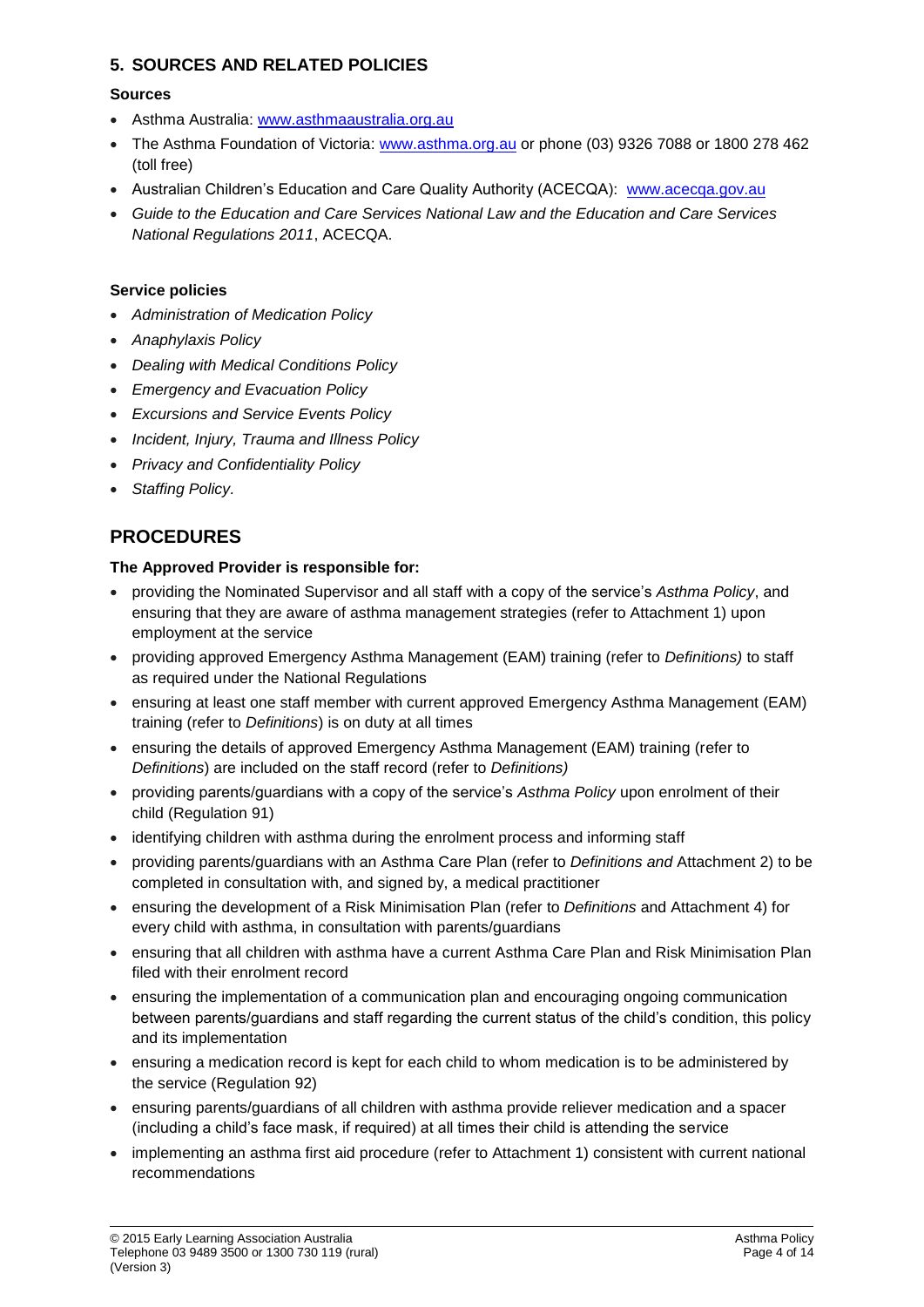- ensuring that all staff are aware of the asthma first aid procedure
- ensuring adequate provision and maintenance of asthma first aid kits (refer to *Definitions*)
- ensuring the expiry date of reliever medication is checked regularly and replaced when required, and that spacers and face masks are replaced after every use
- facilitating communication between management, educators, staff and parents/guardians regarding the service's *Asthma Policy* and strategies
- identifying and minimising asthma triggers (refer to *Definitions)* for children attending the service, where possible (See attachment 4)
- ensuring that children with asthma are not discriminated against in any way
- ensuring that children with asthma can participate in all activities safely and to their full potential
- immediately communicating any concerns with parents/guardians regarding the management of children with asthma at the service
- updating the relief/staff handbook and volunteer/student handbook to ensure anaphylaxis management information and information regarding each child diagnosed as at risk of anaphylaxis enrolled at the service is always current
- ensuring that the service meets the requirements to be recognised as an Asthma Friendly Children's Service (refer to *Definitions*) with The Asthma Foundation of Victoria
- displaying Asthma Australia's *Asthma First Aid* poster (refer to *Sources* and Attachment 3) in key locations at the service
- ensuring that medication is administered in accordance with the *Administration of Medication Policy*
- ensuring that when medication has been administered to a child in an asthma emergency without authorisation from the parent/guardian or authorised nominee, the parent/guardian of the child and emergency services are notified as soon as is practicable (Regulation 94)
- following appropriate reporting procedures set out in the *Incident, Injury, Trauma and Illness Policy* in the event that a child is ill, or is involved in a medical emergency or an incident at the service that results in injury or trauma.

### **Summerhill Park Kindergarten will maintain its own Asthma Kit, including reliever medication. The Approved Provider is also responsible for ensuring that:**

- adequate stock of the reliever medication is on hand and that it is unused and in date
- appropriate procedures are in place to define the specific circumstances under which the reliever medication supplied by the service will be used
- the reliever medication is administered in accordance with the written instructions provided on it and with the child's Asthma care plan
- the service follows the procedures outlined in the Administration of Medication Policy, which explains the steps to follow when medication is administered to a child in an emergency
- parents/guardians of children with asthma are informed that the service maintains a supply of reliever medication, of the brand that the service carries and of the procedures for the use of these medications in an emergency.

### **The Nominated Supervisor is responsible for:**

- ensuring that all educators' approved first aid qualifications, anaphylaxis management training and Emergency Asthma Management (EAM) training are current, meet the requirements of the National Law (Section 169(4)) and National Regulations (Regulation 137), and are approved by ACECQA
- developing a Risk Minimisation Plan (refer to *Definitions* and Attachment 4) for every child with asthma, in consultation with parents/guardians
- implementing a communication plan and encouraging ongoing communication between parents/guardians and staff regarding the current status of the child's condition, this policy and its implementation
- ensuring that medication is administered in accordance with the *Administration of Medication Policy*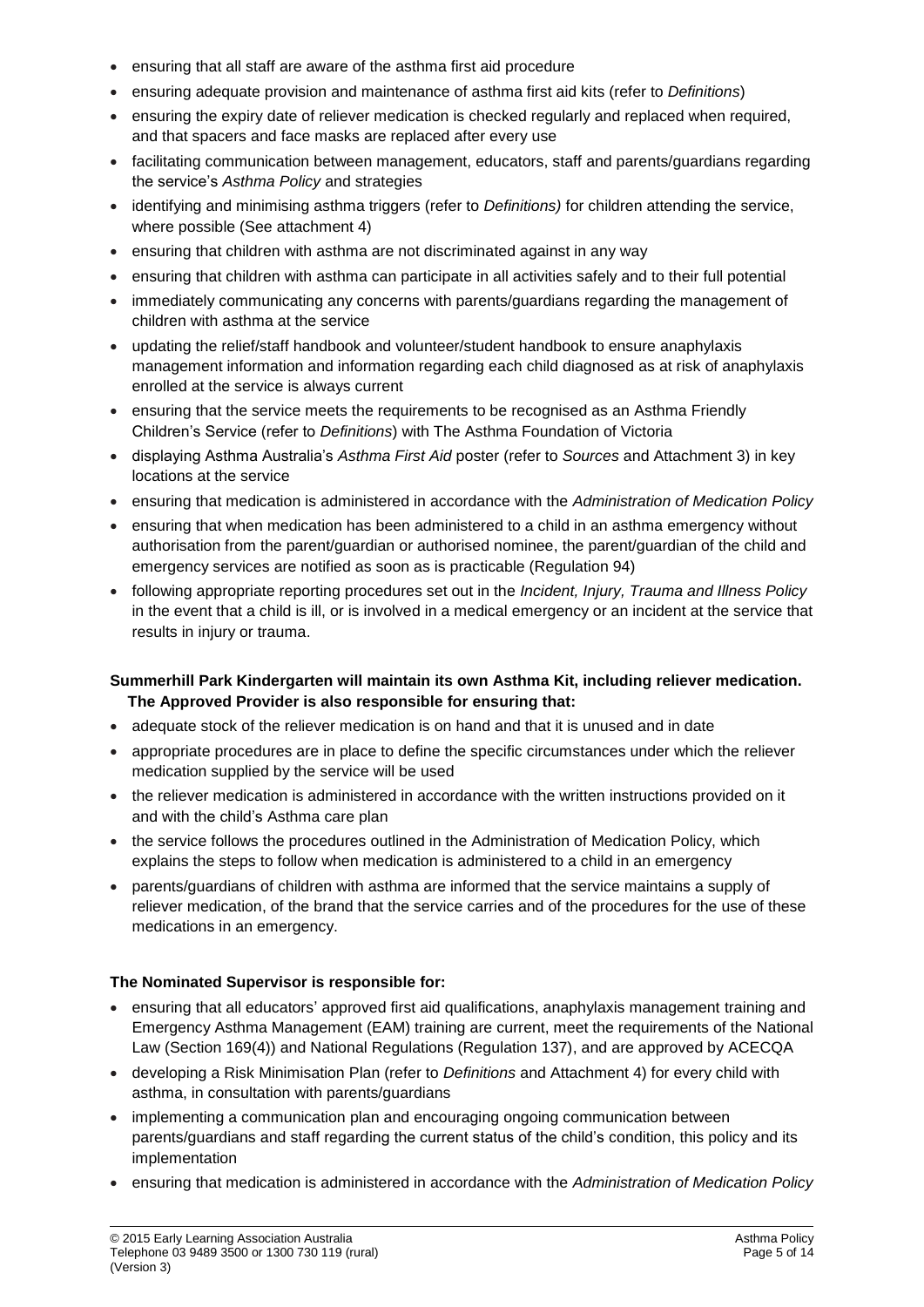- ensuring that when medication has been administered to a child in an asthma emergency without authorisation from the parent/guardian or authorised nominee, the parent/guardian of the child and emergency services are notified as soon as is practicable (Regulation 94)
- ensuring an asthma first aid kit (refer to *Definitions*) is taken on all excursions and other offsite activities (refer to *Excursions and Service Events Policy*)
- compiling a list of children with asthma and placing it in a secure, but readily accessible, location known to all staff. This should include the Asthma Care Plan for each child
- ensuring that induction procedures for casual, relief staff and volunteers includes information about children attending the service who have been diagnosed with asthma, and the location of their medication and action plans
- providing asthma management information (eg. Online, newsletters, sessions) for parents/guardians of children enrolled at the service, where appropriate
- ensuring programmed activities and experiences take into consideration the individual needs of all children, including any children with asthma.
- ensuring that all students on placement, volunteers (including parents on duty) or other adults present and assisting with the kindergarten program are aware of their role and procedures to be followed in the event of an asthma-related emergency
- ensuring that records (or a copy) of medication, management and monitoring are kept at the service (for filing at the appropriate time)

### **Certified Supervisor/s and other educators are responsible for:**

- ensuring that they are aware of the service's *Asthma Policy* and asthma first aid procedure (refer to Attachment 1)
- ensuring that they can identify children displaying the symptoms of an asthma attack and locate their personal medication, Asthma Care Plans and the asthma first aid kit
- maintaining current approved Emergency Asthma Management (EAM) (refer to *Definitions*) qualifications
- identifying and, where possible, minimising asthma triggers (refer to *Definitions*) as outlined in the child's Asthma Care Plan
- taking the asthma first aid kit, children's personal asthma medication and Asthma Care Plans on excursions or other offsite events
- administering prescribed asthma medication in accordance with the child's Asthma Care Plan and the *Administration of Medication Policy* of the service
- developing a Risk Minimisation Plan (refer to *Definitions* and Attachment 4) for every child with asthma in consultation with parents/guardians
- discussing with parents/guardians the requirements for completing the enrolment form and medication record for their child
- consulting with the parents/guardians of children with asthma in relation to the health and safety of their child, and the supervised management of the child's asthma
- communicating any concerns to parents/guardians if a child's asthma is limiting his/her ability to participate fully in all activities
- ensuring that children with asthma are not discriminated against in any way
- ensuring that children with asthma can participate in all activities safely and to their full potential.

### **Parents/guardians are responsible for:**

- reading the service's *Asthma Policy*
- informing staff, either on enrolment or on initial diagnosis, that their child has asthma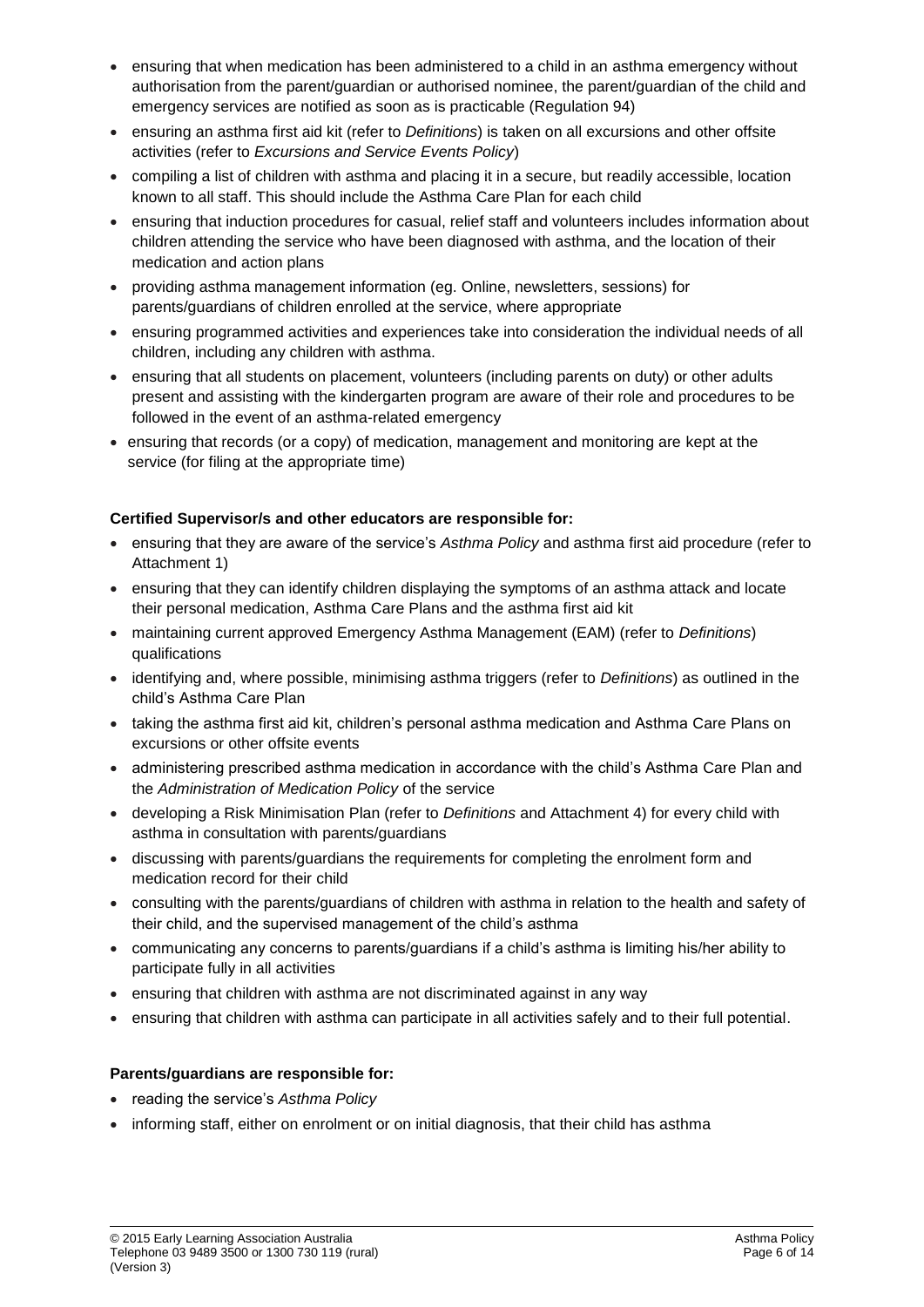- providing a copy of their child's Asthma Care Plan to the service and ensuring it has been prepared in consultation with, and signed by, a medical practitioner. The Asthma Care Plan should be reviewed and updated at least annually
- ensuring all details on their child's enrolment form, including medical information and written authorisations for medical treatment, ambulance transportation and excursions outside the service premises and medication record (refer to *Definitions*) are completed prior to commencement at the service
- working with staff to develop a Risk Minimisation Plan (refer to *Definitions* and Attachment 4) for their child
- providing an adequate supply of appropriate asthma medication and equipment for their child at all times and ensuring it is within date and appropriately labelled with the child's name
- notifying staff, in writing, of any changes to the information on the Asthma Care Plan, enrolment form or medication record
- communicating regularly with educators/staff in relation to the ongoing health and wellbeing of their child, and the management of their child's asthma
- encouraging their child to learn about their asthma, and to communicate with service staff if they are unwell or experiencing asthma symptoms.

### **Volunteers and students, while at the service, are responsible for following this policy and its procedures.**

# **EVALUATION**

In order to assess whether the values and purposes of the policy have been achieved, the Approved Provider will:

- regularly seek feedback from everyone affected by the policy regarding its effectiveness
- monitor the implementation, compliance, complaints and incidents in relation to this policy
- keep the policy up to date with current legislation, research, policy and best practice
- revise the policy and procedures as part of the service's policy review cycle, or as required
- notify parents/guardians at least 14 days before making any changes to this policy or its procedures.

# **ATTACHMENTS**

- Attachment 1: Asthma First Aid Procedure
- Attachment 2: Sample Asthma Care Plan download from the *Resources* section of The Asthma Foundation of Victoria website: [www.asthma.org.au:](http://www.asthma.org.au/)
- Attachment 3: Asthma First Aid poster download from the Asthma Australia website: <http://asthmaaustralia.org.au/First-aid.aspx>
- Attachment 4: Asthma Risk Minimisation Plan download from the *Resources* section of The Asthma Foundation of Victoria website: [www.asthma.org.au](http://www.asthma.org.au/)
- Attachment 5: Sample Medical Communications Plan
- Attachment 6: Procedure for checking Summerhill Park Kindergarten-supplied medications (such as anaphylaxis and asthma medications)

# **AUTHORISATION**

This policy was adopted by the Approved Provider of Summerhill Park Kindergarten on 17th June 2019.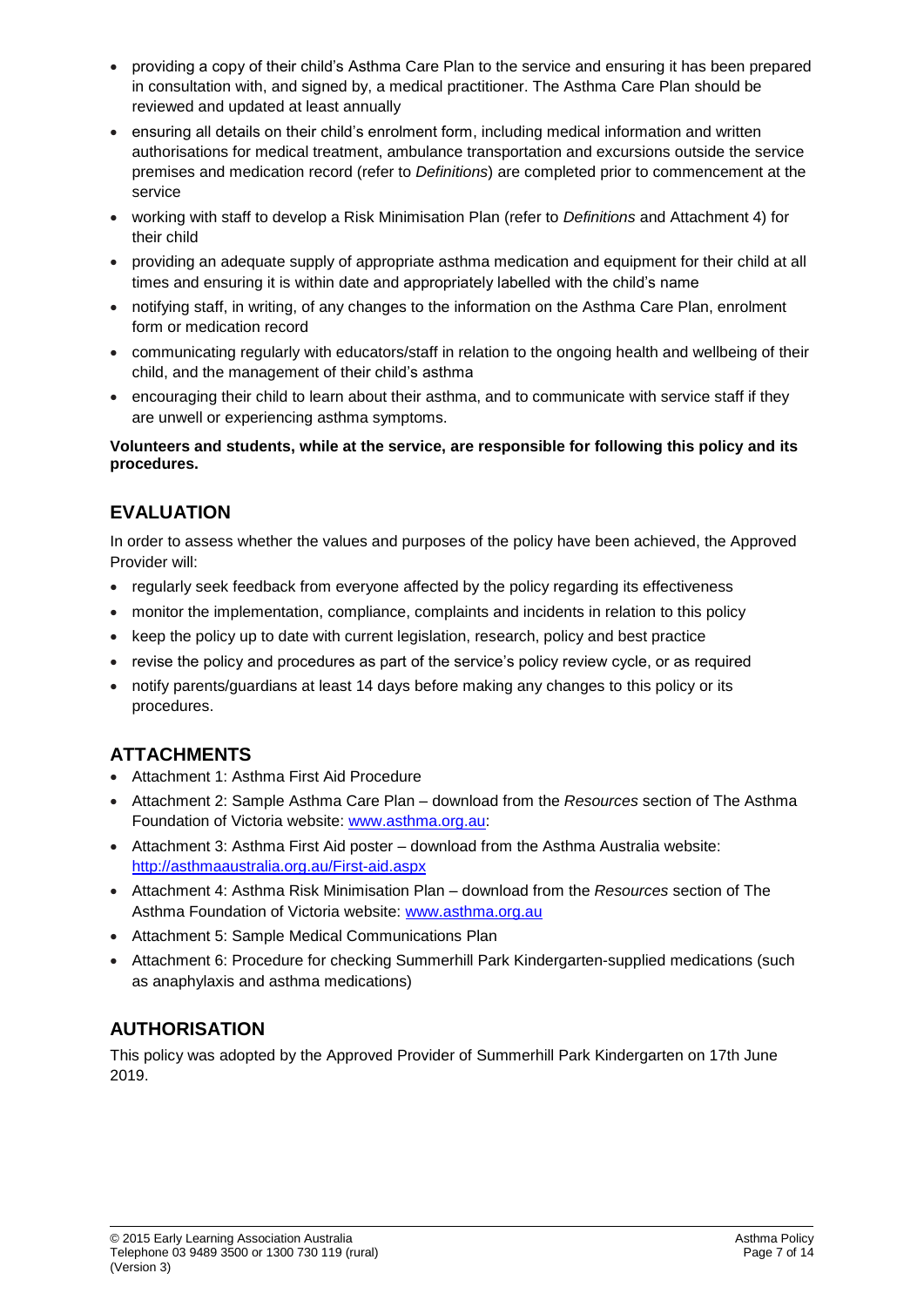## **DOCUMENT HISTORY**

| <b>Version</b> | Date              | <b>By</b>                             | <b>Reason for change</b>                                                                                                                                                                                    |
|----------------|-------------------|---------------------------------------|-------------------------------------------------------------------------------------------------------------------------------------------------------------------------------------------------------------|
| 0.1            | 2014              | <b>ELAA</b>                           | Initial Draft - ELAA template 2014                                                                                                                                                                          |
| 1.0            | 12/11/2014        | 2014 Vice<br>President (C<br>Boundy)  | Policy reviewed, introduced and endorsed by<br><b>COM</b>                                                                                                                                                   |
| 2.0 draft      | Sep 2014          | 2015 Vice<br>President<br>(H Whittle) | Re-review of policy against current policy and<br>new 2015 ELAA revisions. Based on ELAA 2015<br>release. Anaphylaxis, Asthma & Diabetes<br>policies extensively cross-referenced. Endorsed<br>by 2015 COM. |
| 2.0            | October<br>2015   | 2015 Vice<br>President (H<br>Whittle) | -Review and addition of documentation control<br>and history tables<br>- Final Version v2                                                                                                                   |
| 3.0            | May 2016          | 2016 Vice<br>President                | 2016 Annual Review                                                                                                                                                                                          |
| 3.1            | <b>April 2019</b> | Mira Haldun<br>(consultant)           | - Removed Standards 2.1 and 2.3 and<br>associated elements in line with updated NQS                                                                                                                         |
| 4              | 17/06/19          | 2019<br>President<br>(I. Griffith)    | Review and endorsement by CoM                                                                                                                                                                               |

## **ACKNOWLEDGEMENT**

Early Learning Association Australia (ELAA) acknowledges the contribution of The Asthma Foundation of Victoria in developing this policy. If your service is considering changing any part of this model policy please contact The Asthma Foundation of Victoria to discuss your proposed changes (refer to *Sources*).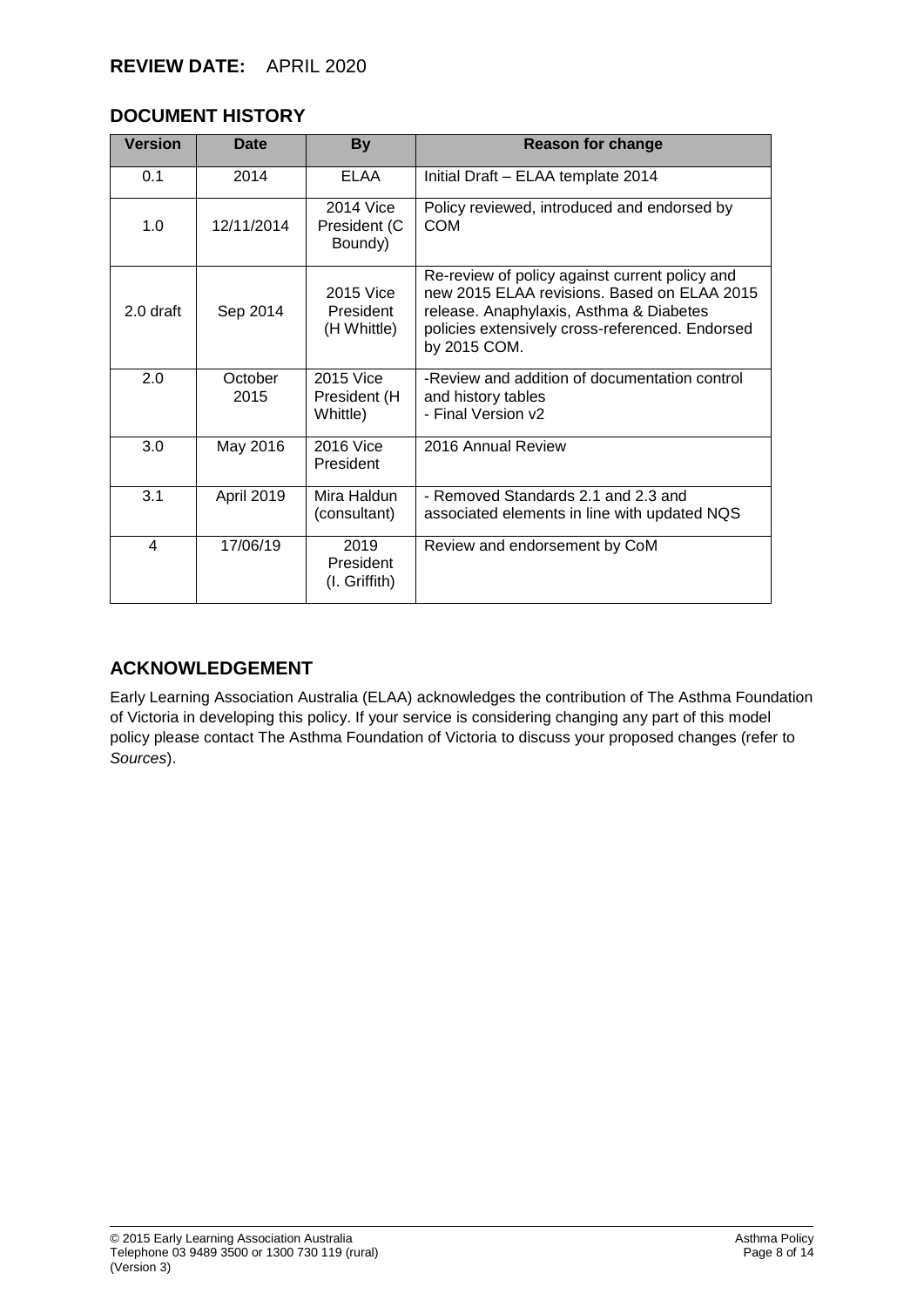## **ATTACHMENT 1 Asthma First Aid Procedure**

This Asthma First Aid Procedure has been reproduced from The Asthma Foundation of Victoria's *Asthma & the Child in Care Model Policy*, Version 2, March 2014.

### **ASTHMA FIRST AID PROCEDURE**

Follow the written first aid instructions on the child's Asthma Care Plan, if available and signed by a medical practitioner. If no specific and signed instructions are available, the instructions are unclear, or the child does not have an Asthma Care Plan, **begin the first aid procedure outlined below.**

Reliever medication is safe to administer to children, even if they do not have asthma, however if there is no Asthma Care Plan you must also **call emergency assistance to attend (000)** and notify the parent/carer of the child as soon as possible.

### **Call emergency assistance immediately (Dial 000)**

- If the person is not breathing
- If the person's asthma suddenly becomes worse, or is not improving
- If the person is having an asthma attack and a blue reliever puffer is not available
- If you are not sure it is asthma.

### **Step 1. Sit the person upright**

- Be calm and reassuring
- Do not leave them alone.

(Send someone else to get the asthma first aid kit)

(Sitting the child in an upright position will make it easier for them to breathe).

### **Step 2. Give 4 separate puffs of blue reliever puffer medication**

- Use a spacer if there is one
- Shake the puffer
- Put 1 puff into the spacer
- Take 4 breaths from spacer
- Repeat until 4 puffs have been taken.

### **Remember: Shake, 1 puff, 4 breaths**

(This medication is safe to administer and may be lifesaving).

### **Step 3. Wait 4 minutes**

If there is no improvement, give 4 more separate puffs as above.

### **Step 4. If there is still no improvement call emergency assistance (000)**

- Say ambulance and that someone is having an asthma attack
- Keep giving 4 puffs every 4 minutes until emergency assistance arrives.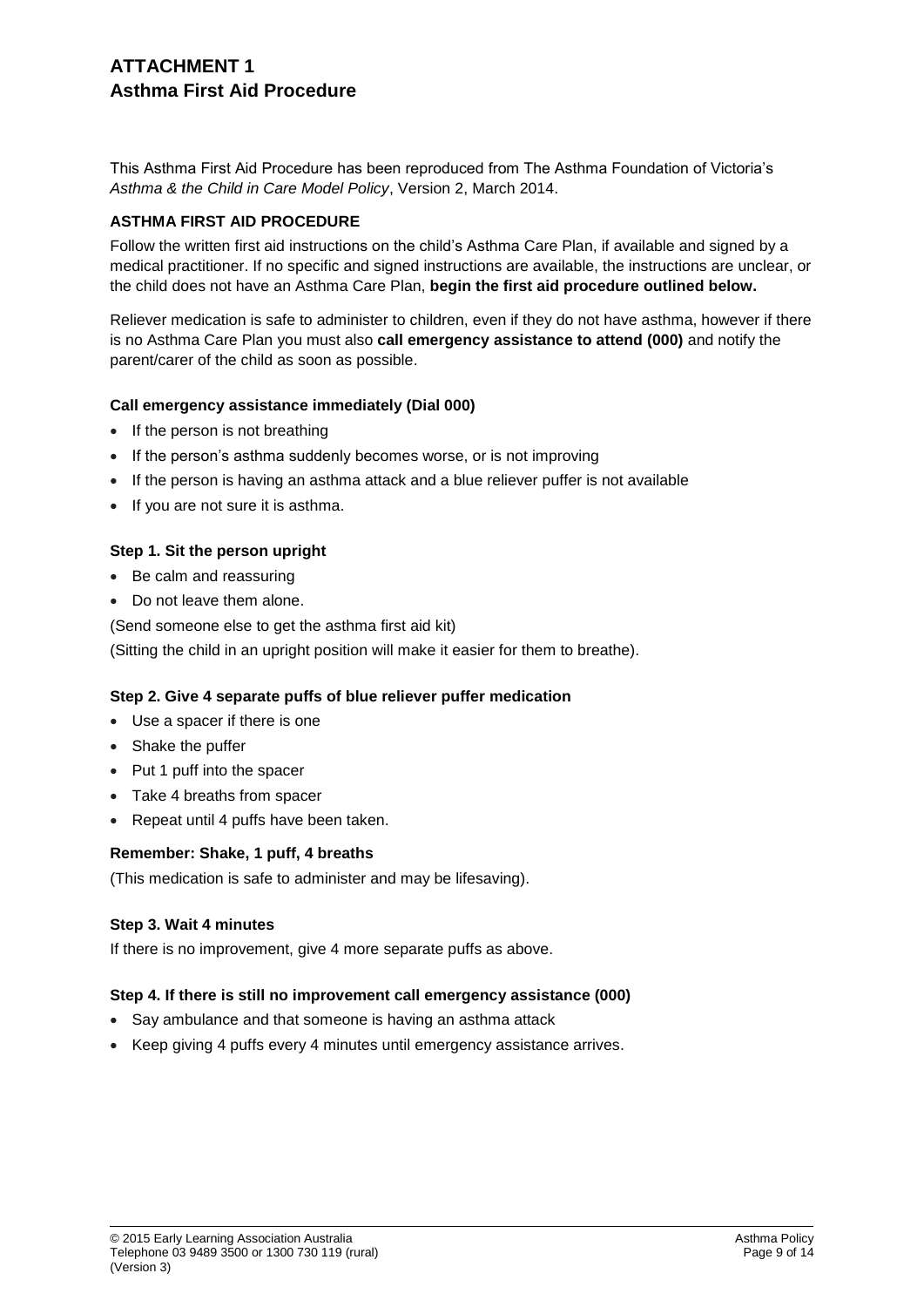# **ATTACHMENT 2: SAMPLE ASTHMA CARE PLAN**

As at April 2016. For the most recent copy, please download from the *Resources* section of The Asthma Foundation of Victoria website: [www.asthma.org.au:](http://www.asthma.org.au/)

| <b>Asthma care plan for<br/>education and care services</b><br><b>CONFIDENTIAL:</b> Staff are trained in asthma first aid (see overleaf) and can provide routine asthma<br>medication as authorised in this care plan by the treating doctor. Please advise staff in writing of<br>any changes to this plan.  |                                                                                                                                                                 |                                        |                     | Photo of child<br>(optional)                                                                  |
|---------------------------------------------------------------------------------------------------------------------------------------------------------------------------------------------------------------------------------------------------------------------------------------------------------------|-----------------------------------------------------------------------------------------------------------------------------------------------------------------|----------------------------------------|---------------------|-----------------------------------------------------------------------------------------------|
| To be completed by the treating doctor and parent/guardian, for supervising staff and emergency<br>medical personnel.                                                                                                                                                                                         |                                                                                                                                                                 |                                        |                     |                                                                                               |
|                                                                                                                                                                                                                                                                                                               |                                                                                                                                                                 |                                        |                     | Date of approval: July 2014<br>Approved by: CEO Asthma Australia<br>Date of review: July 2016 |
| <b>PLEASE PRINT CLEARLY</b>                                                                                                                                                                                                                                                                                   |                                                                                                                                                                 |                                        |                     | AA Care Plan for Ed-Care-Serv 0714<br>July 16, 2014 9:14 PM                                   |
| Child's name                                                                                                                                                                                                                                                                                                  |                                                                                                                                                                 |                                        | Date of birth       |                                                                                               |
|                                                                                                                                                                                                                                                                                                               |                                                                                                                                                                 |                                        |                     |                                                                                               |
|                                                                                                                                                                                                                                                                                                               |                                                                                                                                                                 |                                        |                     |                                                                                               |
|                                                                                                                                                                                                                                                                                                               |                                                                                                                                                                 |                                        |                     |                                                                                               |
| Cough<br>Wheeze<br>Difficulty breathing<br>Other (please describe)                                                                                                                                                                                                                                            | Frequency and severity<br>Daily/most days<br>$\perp$<br>Frequently (more than 5 x per year)<br>Occasionally (less than 5 x per year)<br>Other (please describe) |                                        |                     | Known triggers for this child's asthma (eg<br>exercise*, colds/flu, smoke) — please detail:   |
| Does this child usually tell an adult if s/he is having trouble breathing?<br>Does this child need help to take asthma medication?<br>Does this child use a mask with a spacer?                                                                                                                               |                                                                                                                                                                 | $\Box$ Yes<br>$\Box$ Yes<br>$\Box$ Yes | ΠNo<br>Π No<br>Π No |                                                                                               |
| Daily asthma management<br>This child's usual asthma signs<br>$\perp$<br>*Does this child need a blue reliever puffer medication before exercise?<br><b>Medication plan</b><br>If this child needs asthma medication, please detail below and make sure the medication and spacer/mask are supplied to staff. |                                                                                                                                                                 | $\Box$ Yes                             | ⊟ No                |                                                                                               |

| <b>Doctor</b><br>Name of doctor |                       | <b>Parent/Guardian</b><br>I have read, understood and agreed with this care plan and any<br>attachments listed. I approve the release of this information to staff<br>and emergency medical personnel. I will notify the staff in writing if<br>there are any changes to these instructions. I understand staff will<br>seek emergency medical help as needed and that I am responsible<br>for payment of any emergency medical costs. |                                                     | <b>Emergency contact information</b><br>Contact name |         |
|---------------------------------|-----------------------|----------------------------------------------------------------------------------------------------------------------------------------------------------------------------------------------------------------------------------------------------------------------------------------------------------------------------------------------------------------------------------------------------------------------------------------|-----------------------------------------------------|------------------------------------------------------|---------|
| Address                         |                       |                                                                                                                                                                                                                                                                                                                                                                                                                                        |                                                     | Phone                                                |         |
|                                 | Phone                 | Signature                                                                                                                                                                                                                                                                                                                                                                                                                              | Date                                                | Mobile                                               |         |
| Signature                       | Date                  | Name                                                                                                                                                                                                                                                                                                                                                                                                                                   |                                                     | Email                                                |         |
|                                 | <b>thma</b> Australia |                                                                                                                                                                                                                                                                                                                                                                                                                                        | asthmaaustralia.org.au   1800 ASTHMA (1800 278 462) |                                                      | You Tub |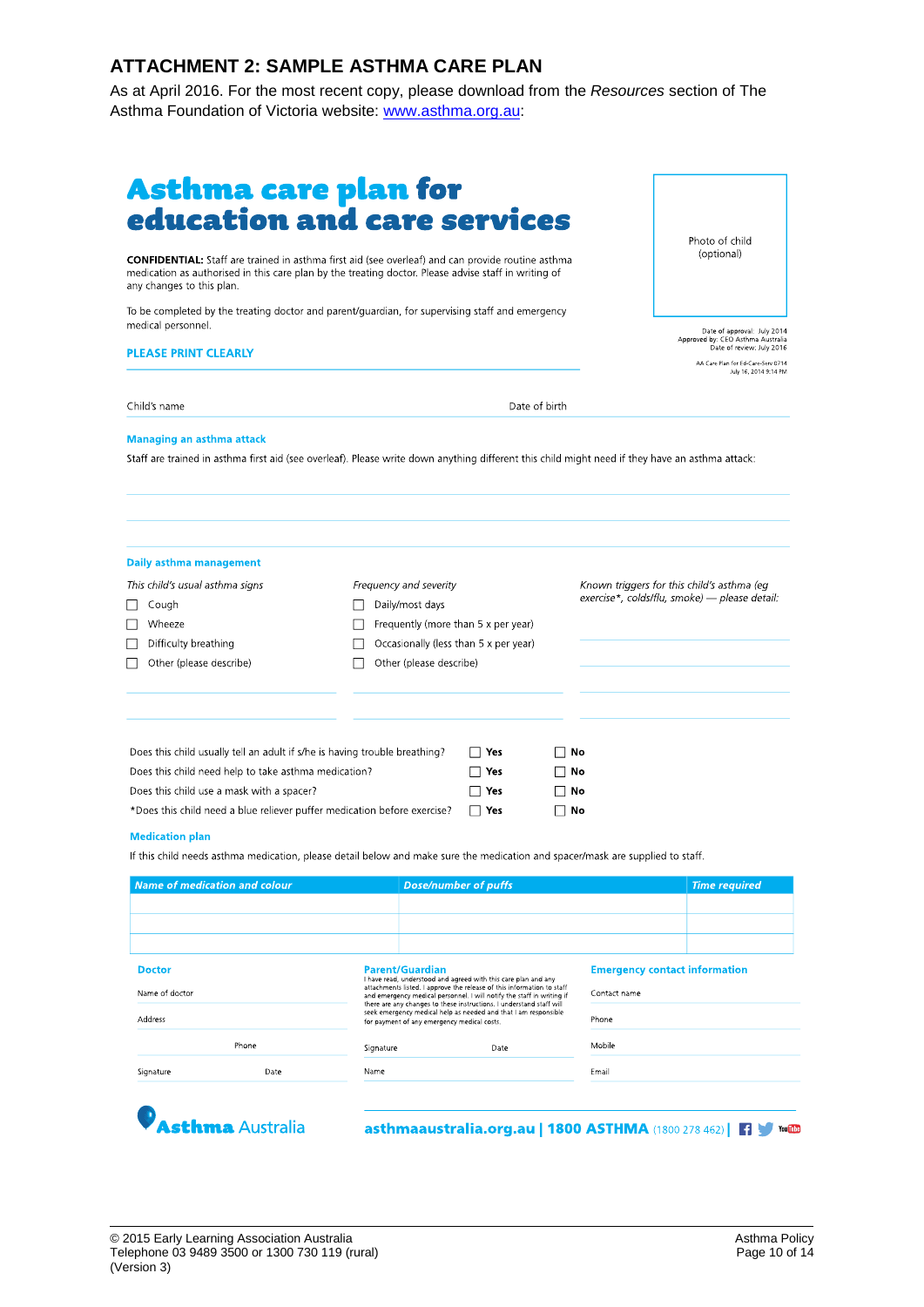# **ATTACHMENT 3: ASTHMA FIRST AID POSTER**

As at April 2016. For most up to date version, please download from the Asthma Australia website: <http://asthmaaustralia.org.au/First-aid.aspx>

http://www.asthma.org.au/Resources/SchoolsandChildrensServices.aspx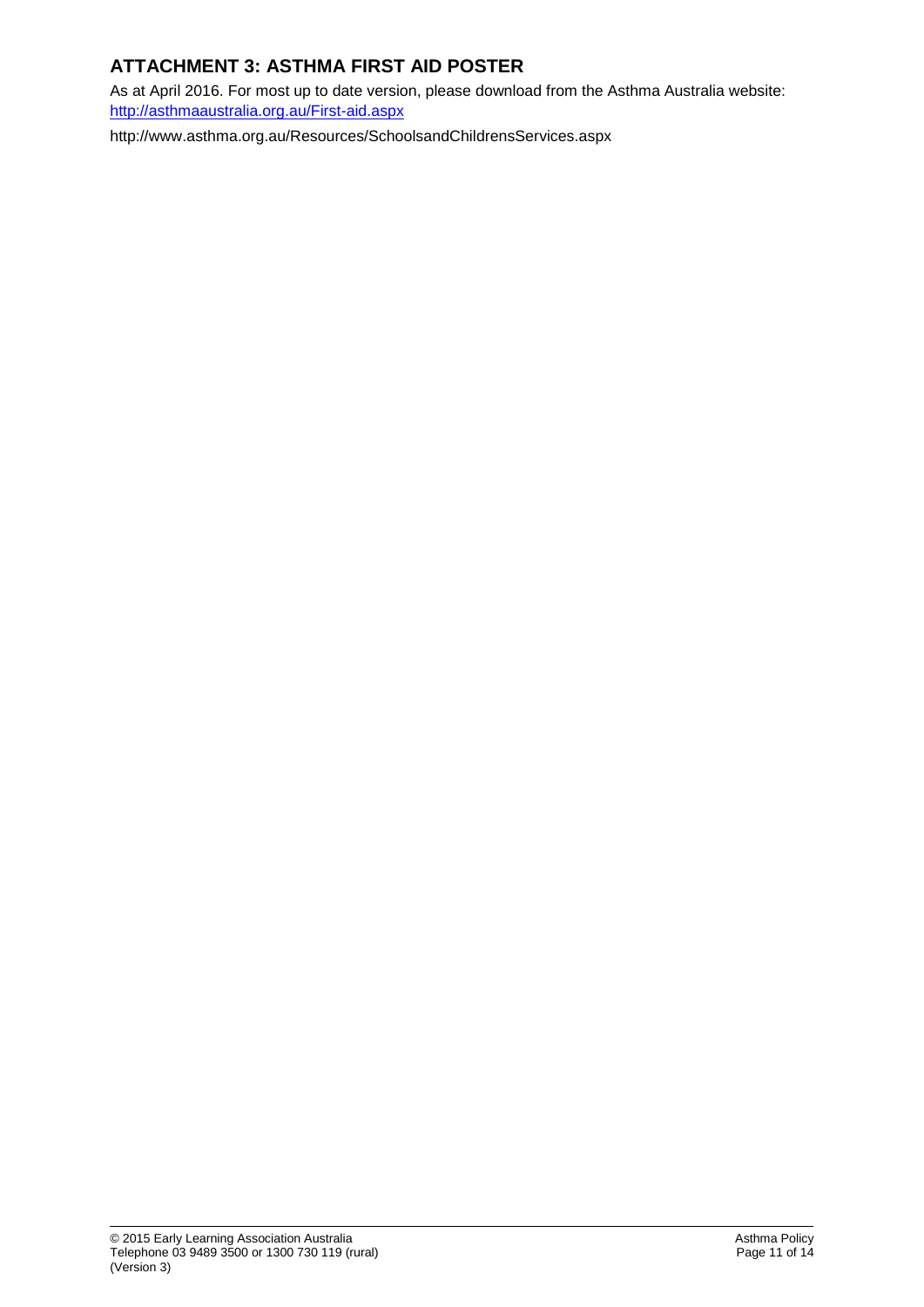## **ATTACHMENT 4: ASTHMA RISK MINIMISATION PLAN –**

Please download from the *Resources* section of The Asthma Foundation of Victoria website:

[www.asthma.org.au](http://www.asthma.org.au/)



SPK Asthma Policy, Aug 2015, Attachment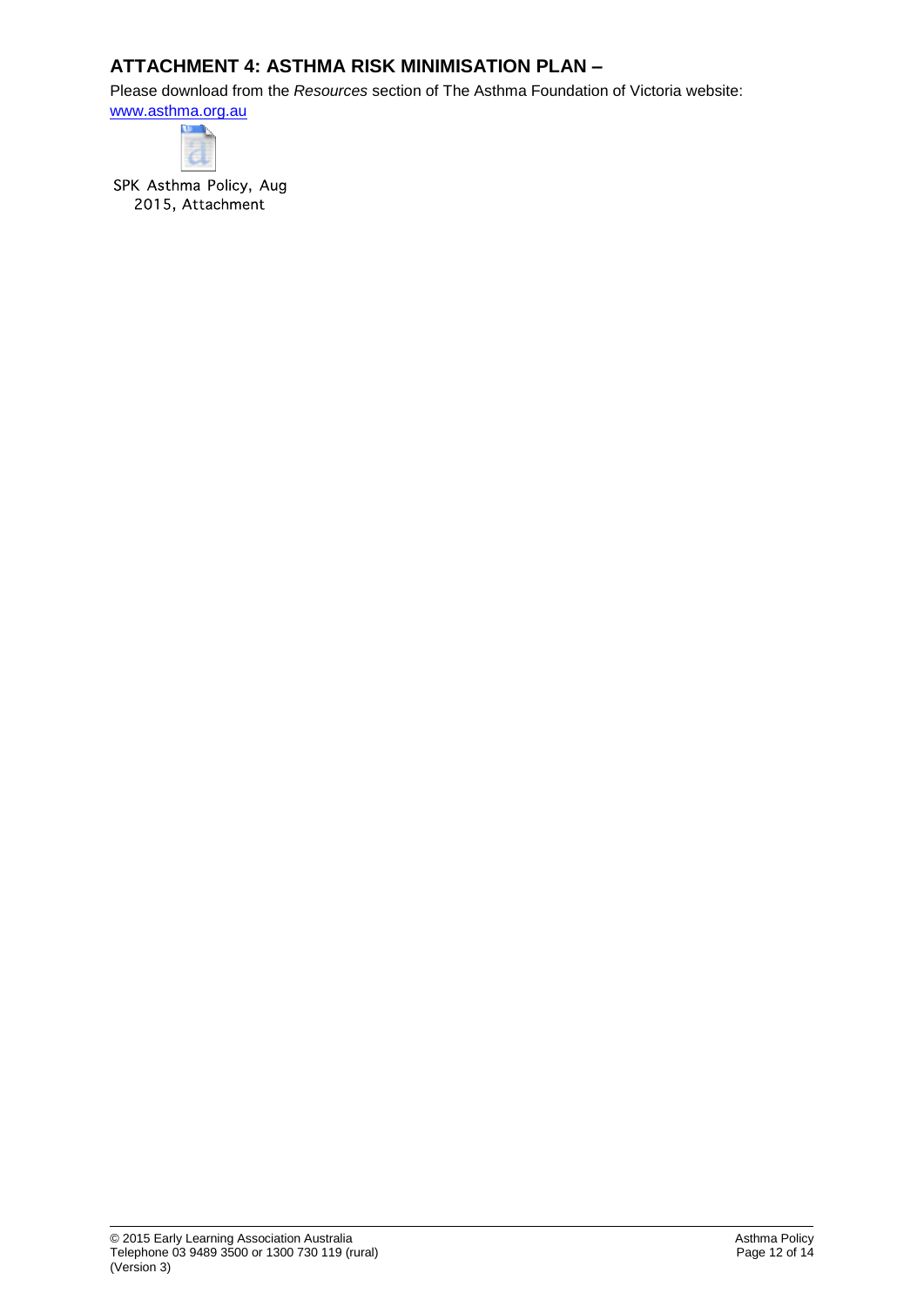### **ATTACHMENT 5: SAMPLE MEDICAL COMMUNICATIONS PLAN**

This plan aims to help the SPK community understand and meet the needs of the SPK Asthma Policy, ensuring the health and safety of both children and adults attending the kindergarten is improved and maintained.

### **Objectives**

1. Ensure all staff and volunteers at the kinder are aware of and understand their role as part of the relevant policy

2. Help parents and parents/guardians clearly communicate regarding a child diagnosed with medical condition

3. Raise awareness and understanding of the medical condition within the kindergarten community

### **Actions**

1. Awareness and understanding of policy and roles for staff and volunteers

a. Ensure policy is made available to all parents and staff:

i. Online placement

ii. Included as part of parent handbook materials (full policy provided to relevant parents)

iii. Available in kinder foyer

iv. Included as part of discussion/orientation for parents

v. Volunteers and casual staff (eg kinder duty) to be made aware of the relevant medical condition within the kindergarten (refer to management plans)

vi. Included on OHS risk management checklist

b. Staff training, policy review and management schedules are maintained by staff and committee of management

2. Help parents and parents/guardians clearly communicate regarding a child diagnosed with the medical condition

i. Create a template to record significant discussions/information updates with parents

ii. Provide access to this template every session that a child diagnosed with the medical condition attends, and as requested by parents/guardians

3. Raise awareness and understanding of the medical condition within kindergarten community

a. Create, provide and display materials to support awareness

b. Include information about diabetes within SPK newsletter, parent handbook, parent orientation, handouts and online

### **Communications template (example)**

Child's name: Condition:

Action plan provided (date/signed)

Management plan provided (date/signed)

How frequently does the action plan require updating?

How frequently does the management plan require updating?

| <b>DATE</b> | <b>INFORMATION</b> | <b>ACTION</b>    |   |   | <b>SIGNED</b>  |
|-------------|--------------------|------------------|---|---|----------------|
|             |                    | <b>REQUIRED</b>  | v | N | <b>PARENT</b>  |
|             |                    | <b>COMPLETED</b> | Y | N | <b>TEACHER</b> |
|             |                    | <b>REQUIRED</b>  | v | N | <b>PARENT</b>  |
|             |                    | <b>COMPLETED</b> | Y | N | <b>TEACHER</b> |